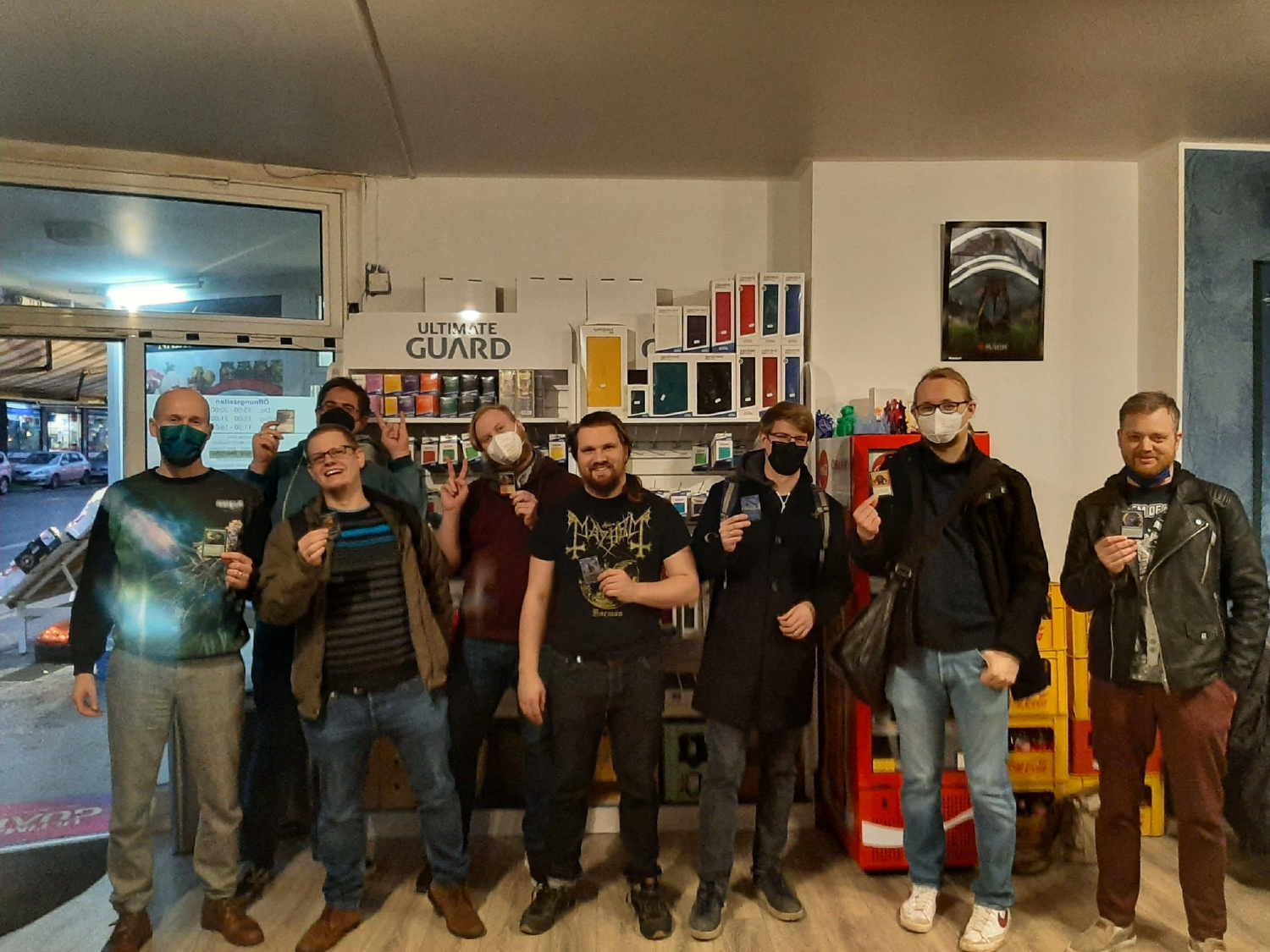| Rang                                              | Name                   | Punkte OMW%   |    | GW% | OGW% |
|---------------------------------------------------|------------------------|---------------|----|-----|------|
| 1                                                 | Kamper, Luis           | 13            | 52 | 80  | 53   |
|                                                   | steinmann, jens        | 12            | 57 | 72  | 55   |
|                                                   | Hackländer, Ben        | 12            | 57 | 69  | 56   |
| $\begin{array}{c}\n2 \\ 3 \\ 4 \\ 5\n\end{array}$ | Lindner, Maximilian    | 12            | 41 | 69  | 41   |
|                                                   | Tekülve, Jan           | 11            | 44 | 61  | 48   |
| 6                                                 | Löffler, Alexander     | 10            | 54 | 66  | 52   |
|                                                   | [REDACTED], [REDACTED] | 9             | 60 | 53  | 57   |
| $\frac{7}{8}$                                     | Nußbaum, Sebastian     | 9             | 57 | 64  | 54   |
| 9                                                 | Lippmann, Robert       |               | 48 | 58  | 50   |
| 10                                                | Heßling, Julian        | 9<br>7        | 60 | 54  | 57   |
| 11                                                | Wehner, Bastian        | 7             | 57 | 50  | 53   |
| 12                                                | Krüger, Jan            | 7             | 53 | 46  | 54   |
| 13                                                | [REDACTED], [REDACTED] | 7             | 40 | 50  | 42   |
| 14                                                | Faber, Manuel          | 6             | 60 | 46  | 54   |
| 15                                                | Müller, Sven           | 6             | 52 | 40  | 51   |
| 16                                                | Haneklaus, Hendrik     | 6             | 48 | 41  | 47   |
| 17                                                | Reinirkens , Thomas    | 6             | 43 | 40  | 45   |
| 18                                                | Stogianidis, Luca      | 6             | 38 | 50  | 39   |
| 19                                                | Janßen, Matthias       |               | 63 | 40  | 61   |
| 20                                                | Beyer, Mathias         | $\frac{4}{4}$ | 48 | 33  | 51   |
| 21                                                | Nolte, Andre           |               | 64 | 33  | 61   |
| 22                                                | [REDACTED], [REDACTED] | ມມມ           | 55 | 33  | 54   |
| 23                                                | Jung, Marc             |               | 54 | 35  | 53   |

EventLink - Copyright @ 2022 Wizards of the Coast LLC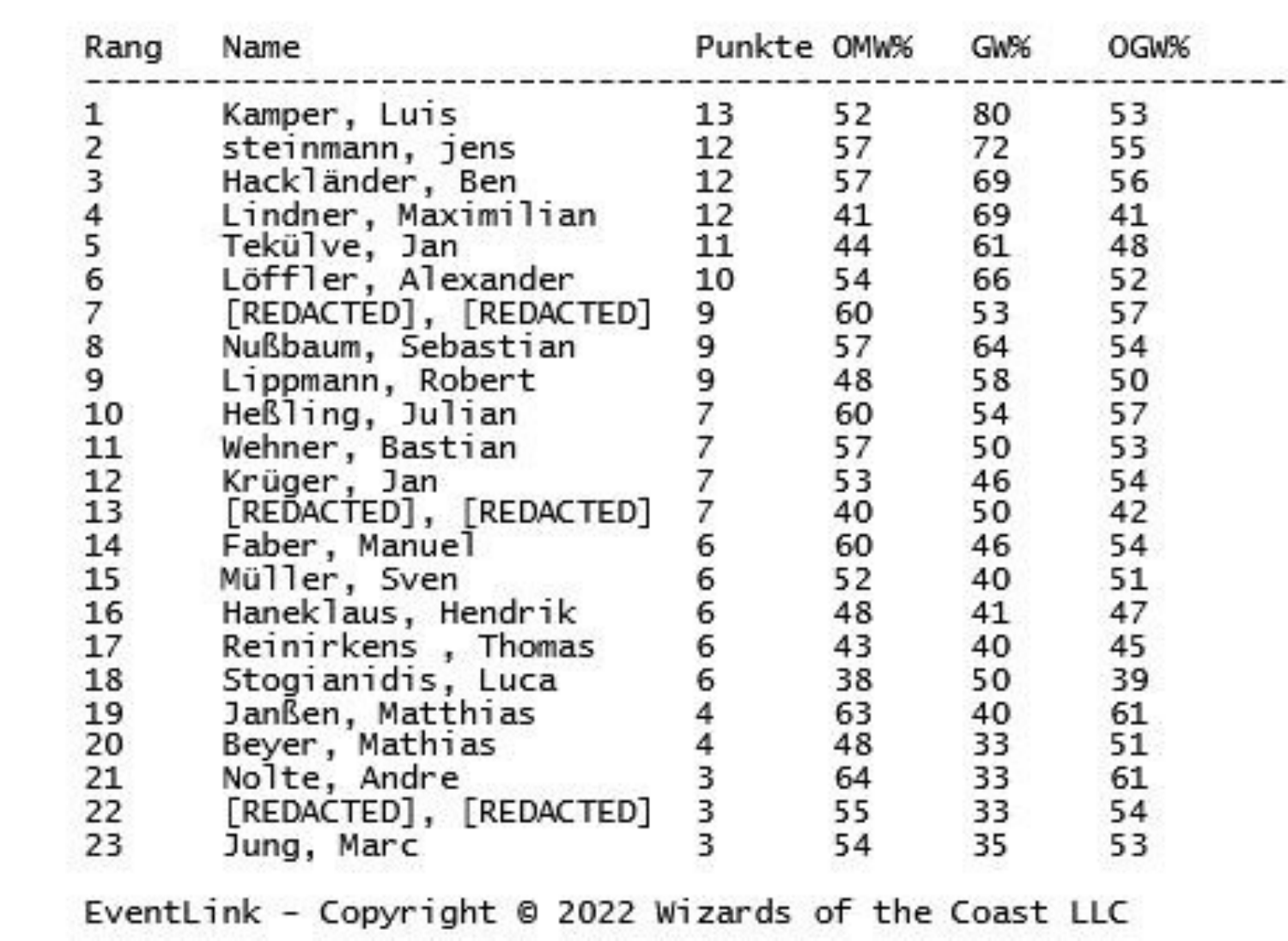Luis Kamper Breya, Etherium Shaper 1 Academy Ruins 1 Adarkar Wastes 1 Aether Spellbomb 1 Ancient Den 1 Ancient Tomb 1 Arcane Signet 1 Arid Mesa 1 Auriok Salvagers 1 Badlands 1 Balance 1 Baleful Strix 1 Blood Crypt 1 Bloodchief's Thirst 1 Bloodstained Mire 1 Chandra, Torch of Defiance 1 Command Tower 1 Damn 1 Daretti, Ingenious Iconoclast 1 Demonic Tutor 1 Duress 1 Emry, Lurker of the Loch 1 Engineered Explosives 1 Enlightened Tutor 1 Fatal Push 1 Flame Slash 1 Flooded Strand 1 Future Sight 1 Galvanic Blast 1 Godless Shrine 1 Great Furnace 1 Hallowed Fountain 1 Inquisition of Kozilek 1 Inventors' Fair 1 Jace, the Mind Sculptor 1 Kaya's Guile 1 Lightning Bolt 1 Lion's Eye Diamond 1 Marsh Flats 1 Maze of Ith 1 Mishra's Bauble 1 Misty Rainforest 1 Mox Amber 1 Mox Opal 1 Narset, Parter of Veils 1 Nihil Spellbomb 1 Opposition Agent 1 Pentad Prism 1 Pia and Kiran Nalaar 1 Pithing Needle

1 Plateau 1 Polluted Delta 1 Portable Hole 1 Prismatic Ending 1 Pyrite Spellbomb 1 Raugrin Triome 1 Sacred Foundry 1 Saheeli, Sublime Artificer 1 Sai, Master Thopterist 1 Savai Triome 1 Scalding Tarn 1 Scrubland 1 Seat of the Synod 1 Sensei's Divining Top 1 Spellskite 1 Steam Vents 1 Sword of the Meek 1 Swords to Plowshares 1 Tainted Pact 1 Talisman of Conviction 1 Talisman of Creativity 1 Talisman of Dominance 1 Talisman of Hierarchy 1 Talisman of Indulgence 1 Talisman of Progress 1 Tangle Wire 1 Teferi, Time Raveler 1 Terminate 1 Tezzeret the Seeker 1 Tezzeret, Agent of Bolas 1 Thopter Foundry 1 Thoughtseize 1 Toxic Deluge 1 Tribute Mage 1 Trinket Mage 1 Tundra 1 Underground Sea 1 Urborg, Tomb of Yawgmoth 1 Urza, Lord High Artificer 1 Urza's Bauble 1 Urza's Saga 1 Vault of Whispers 1 Verdant Catacombs 1 Vindicate 1 Volcanic Island 1 Wasteland 1 Watery Grave 1 Windswept Heath 1 Winter Orb 1 Wooded Foothills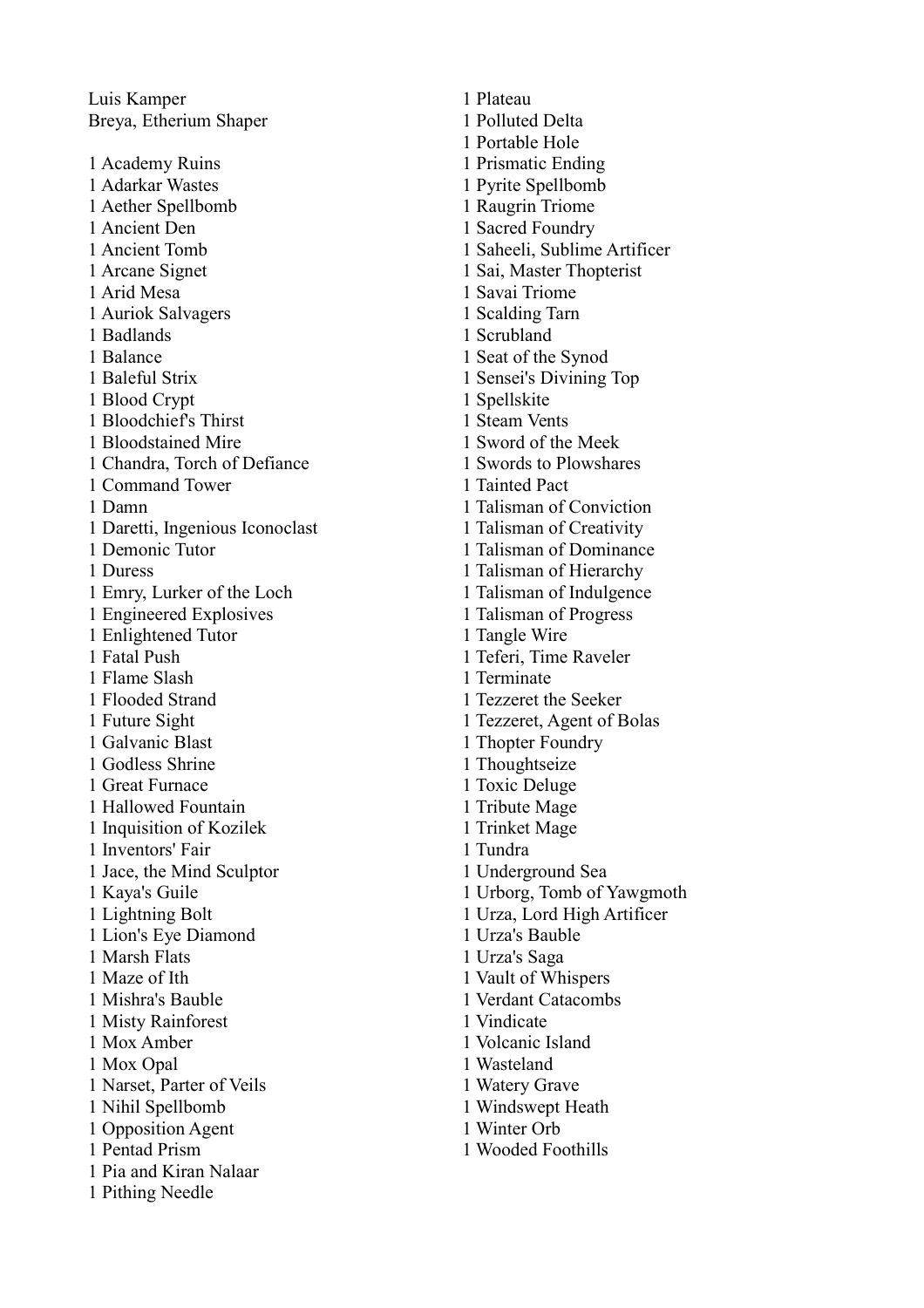Jens Steinmann Omnath, Locus of Creation 1 Arboreal Grazer 1 Arid Mesa 1 Balance 1 Bloodbraid Elf 1 Bloodstained Mire 1 Bonecrusher Giant // Stomp 1 Brainstorm 1 Breeding Pool 1 City of Brass 1 Command Tower 1 Crop Rotation 1 Crucible of Worlds 1 Curse of Silence 1 Cyclonic Rift 1 Deafening Clarion 1 Domri, Anarch of Bolas 1 Drannith Magistrate 1 Dryad Arbor 1 Dryad of the Ilysian Grove 1 Elvish Reclaimer 1 Emrakul, the Promised End 1 Exploration 1 Explore 1 Expressive Iteration 1 Fabled Passage 1 Farseek 1 Field of the Dead 1 Fire // Ice 1 Firespout 1 Flame Slash 1 Flooded Strand 1 Forest 1 Fractured Identity 1 Fury 1 Gitaxian Probe 1 Glacial Chasm 1 Green Sun's Zenith 1 Growth Spiral 1 Hallowed Fountain 1 Island 1 Jace, the Mind Sculptor 1 Ketria Triome 1 Klothys, God of Destiny 1 Knight of the Reliquary 1 Life from the Loam 1 Lightning Bolt 1 Lightning Helix 1 Lotus Cobra 1 Marsh Flats

1 Maze of Ith 1 Misty Rainforest 1 Mountain 1 Nature's Lore 1 Nissa, Vital Force 1 Oboro, Palace in the Clouds 1 Oko, Thief of Crowns 1 Path of Ancestry 1 Plains 1 Plateau 1 Polluted Delta 1 Ponder 1 Portable Hole 1 Preordain 1 Primeval Titan 1 Prismatic Ending 1 Prismatic Vista 1 Ramunap Excavator 1 Reflecting Pool 1 Renegade Rallier 1 Rip Apart 1 Sakura-Tribe Elder 1 Savannah 1 Scalding Tarn 1 Snow-Covered Forest 1 Snow-Covered Island 1 Song of Creation 1 Steam Vents 1 Stomping Ground 1 Swords to Plowshares 1 Taiga 1 Teferi, Hero of Dominaria 1 Teferi, Time Raveler 1 Temple Garden 1 Three Visits 1 Tireless Provisioner 1 Titania, Protector of Argoth 1 Tropical Island 1 Tundra 1 Uro, Titan of Nature's Wrath 1 Utopia Sprawl 1 Valakut Exploration 1 Verdant Catacombs 1 Volcanic Island 1 Wasteland 1 Wild Growth 1 Windswept Heath 1 Wooded Foothills 1 Wrenn and Six 1 Yavimaya, Cradle of Growth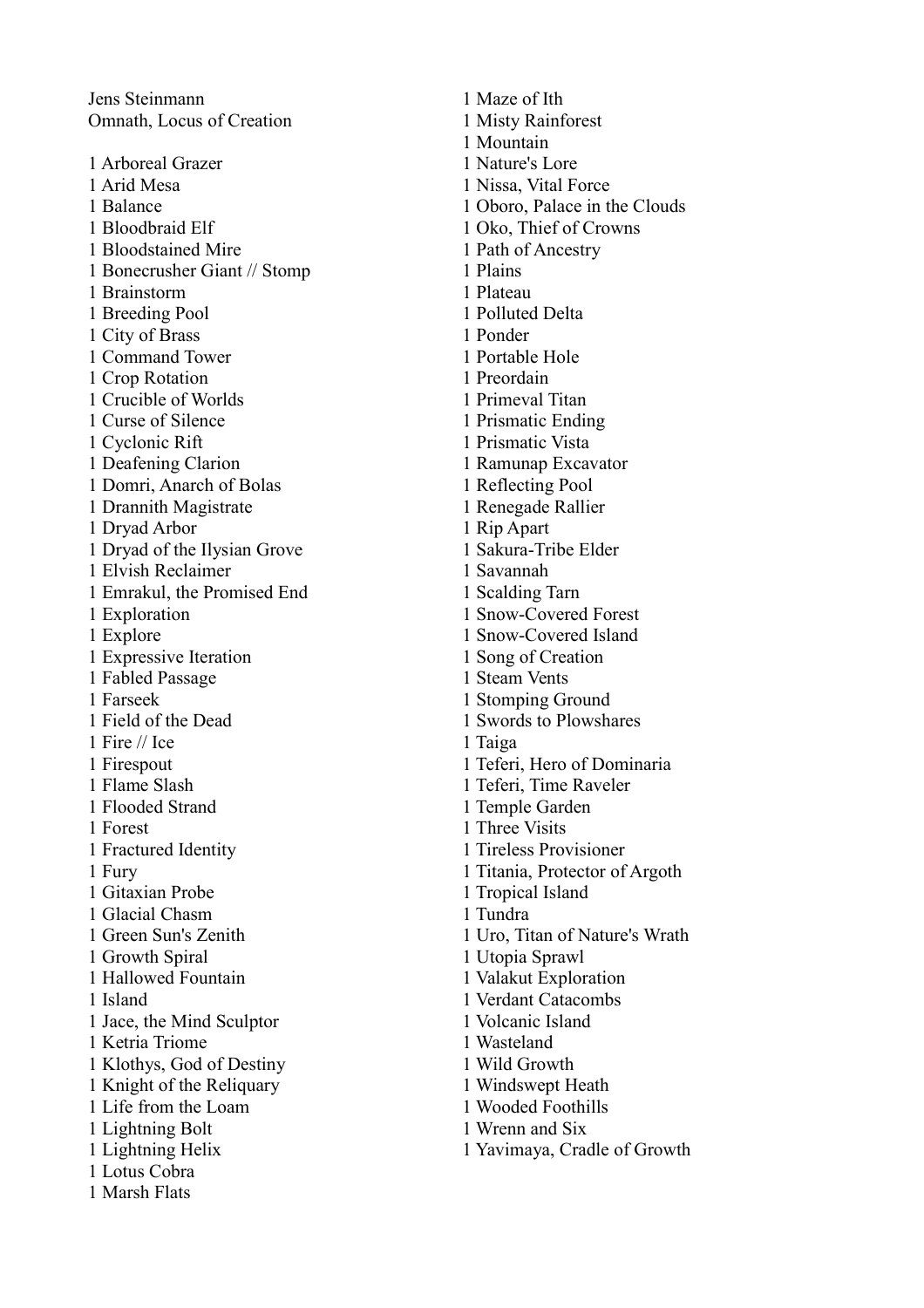Ben Hackländer Ragavan, Nimble Pilferer 1 Arc Trail (MYS1) 23 1 Ball Lightning (JMP) 291 1 Barbarian Ring (PFL) 28 1 Blistering Firecat (ONS) 189 1 Bloodthirsty Adversary (DBL) 129 1 Brute Force (TSR) 157 1 Burst Lightning (MYS1) 109 1 Cemetery Gatekeeper (DBL) 415 1 Chain Lightning (JMP) 302 1 Chain of Plasma (ONS) 193 1 Char (GK1) 28 1 Collateral Damage (JMP) 305 1 Dragon's Rage Channeler (MH2) 121 1 Earthshaker Khenra (HOU) 90 1 Eidolon of the Great Revel (A25) 128 1 Exquisite Firecraft (TSR) 343 1 Fiery Confluence (SS3) 3 1 Fireblast (DD3) 55 1 Firebolt (MYS1) 122 1 Flame Javelin (DD3) 53 1 Flame Rift (MH2) 278 1 Flames of the Blood Hand (PFL) 22 1 Flametongue Yearling (MH2) 125 1 Force of Rage (MH1) 124 1 Forked Bolt (DDP) 60 1 Fury (MH2) 126 1 Galvanic Blast (2XM) 125 1 Goblin Guide (2XM) 127 1 Grim Lavamancer (2XM) 129 1 Heartfire (JMP) 333 1 Icehide Golem (MH1) 224 1 Incendiary Flow (EMN) 133 1 Incinerate (DD3) 51 1 Kari Zev, Skyship Raider (AER) 87 1 Laelia, the Blade Reforged (C21) 53 1 Landslide (UDS) 92 1 Lava Spike (TSR) 347 1 Light Up the Stage (AFC) 131 1 Lightning Bolt (STA) 42 1 Lightning Strike (GN2) 42 1 Loyal Apprentice (AFC) 132 1 Monastery Swiftspear (TSR) 349 1 Play with Fire (DBL) 154 1 Pyrokinesis (EMA) 143 1 Rampaging Ferocidon (XLN) 154 1 Ramunap Ruins (TSR) 309 1 Reckless Abandon (DDN) 20 1 Reckless Charge (MH1) 144 1 Rift Bolt (TSR) 184

1 Robber of the Rich (ELD) 138 1 Roil Eruption (ZNR) 155 1 Seal of Fire (DD3) 50 1 Searing Spear (E01) 56 1 Shard Volley (MOR) 103 1 Shatterskull Charger (ZNR) 159 1 Shinka, the Bloodsoaked Keep (CHK) 282 1 Shock (STA) 44 1 Skewer the Critics (RNA) 115 1 Slaying Fire (ELD) 143 29 Snow-Covered Mountain (SLD) 4 1 Sonic Seizure (TOR) 115 1 Stigma Lasher (MYSTOR) 62 1 Sulfuric Vortex (EMA) 150 1 Tarfire (MYS1) 55 1 Territorial Hellkite (C17) 29 1 Vexing Devil (UMA) 154 1 Viashino Pyromancer (M19) 166 1 Volcanic Hammer (9ED) 226 1 Wasteland (ZNE) 30 1 Wild Slash (FRF) 118 1 Zurgo Bellstriker (DTK) 169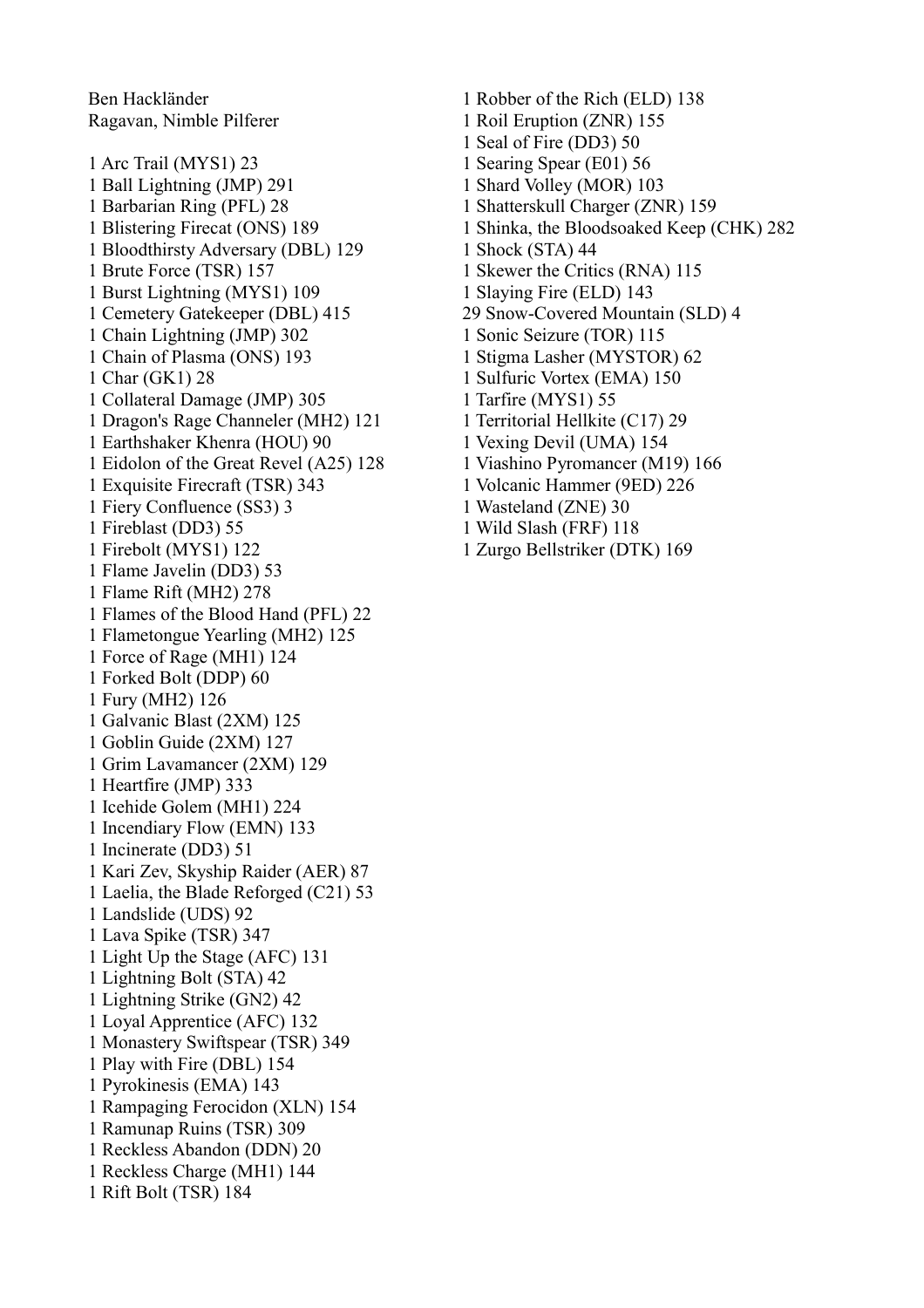Maximilian Lindner Keleth, Sunmane Familiar / Rograkh, Son of Rohgahh

1 Adeline, Resplendent Cathar 1 Ahn-Crop Crasher 1 Akroma's Will 1 Arid Mesa 1 Barbarian Ring 1 Bastion Protector 1 Batterskull 1 Benevolent Bodyguard 1 Blinkmoth Nexus 1 Blood Moon 1 Bloodstained Mire 1 Boros Charm 1 Brimaz, King of Oreskos 1 Brutal Cathar 1 Castle Embereth 1 Cave of the Frost Dragon 1 Chain Lightning 1 Chained to the Rocks 1 Clifftop Retreat 1 Command Tower 1 Council's Judgment 1 Den of the Bugbear 1 Drannith Magistrate 1 Earthshaker Khenra 1 Eiganjo Castle 1 Elite Spellbinder 1 Enlightened Tutor 1 Esper Sentinel 1 Fateful Absence 1 Fiery Confluence 1 Flagstones of Trokair 1 Flame Slash 1 Flawless Maneuver 1 Flooded Strand 1 Fury 1 Gemstone Caverns 1 Gideon Blackblade 1 Giver of Runes 1 Goblin Guide 1 Imperial Recruiter 1 Inspiring Vantage 1 Intrepid Adversary 1 Jeska, Thrice Reborn 1 Kytheon, Hero of Akros 1 Laelia, the Blade Reforged 1 Legion Loyalist 1 Lightning Bolt 1 Lightning Helix

1 Lotus Petal 1 Loyal Apprentice 1 Luminarch Aspirant 1 Magus of the Moon 1 Mana Tithe 1 Marsh Flats 1 Mishra's Factory 1 Mother of Runes 4 Mountain 1 Mox Amber 1 Mutavault 1 Needleverge Pathway 1 Oblivion Ring 1 On Thin Ice 1 Opal Palace 1 Parallax Wave 4 Plains 1 Plateau 1 Portable Hole 1 Prismatic Vista 1 Pyrokinesis 1 Ragavan, Nimble Pilferer 1 Ramunap Ruins 1 Ranger-Captain of Eos 1 Recruiter of the Guard 1 Reverent Mantra 1 Rugged Prairie 1 Sacred Foundry 1 Scalding Tarn 1 Selfless Savior 1 Simian Spirit Guide 1 Skyclave Apparition 1 Solitude 1 Stoneforge Mystic 1 Sunbaked Canyon 1 Sungold Sentinel 1 Swords to Plowshares 1 Tajic, Legion's Edge 1 Tangle Wire 1 Umezawa's Jitte 1 Unexpectedly Absent 1 Wasteland 1 Windswept Heath 1 Wooded Foothills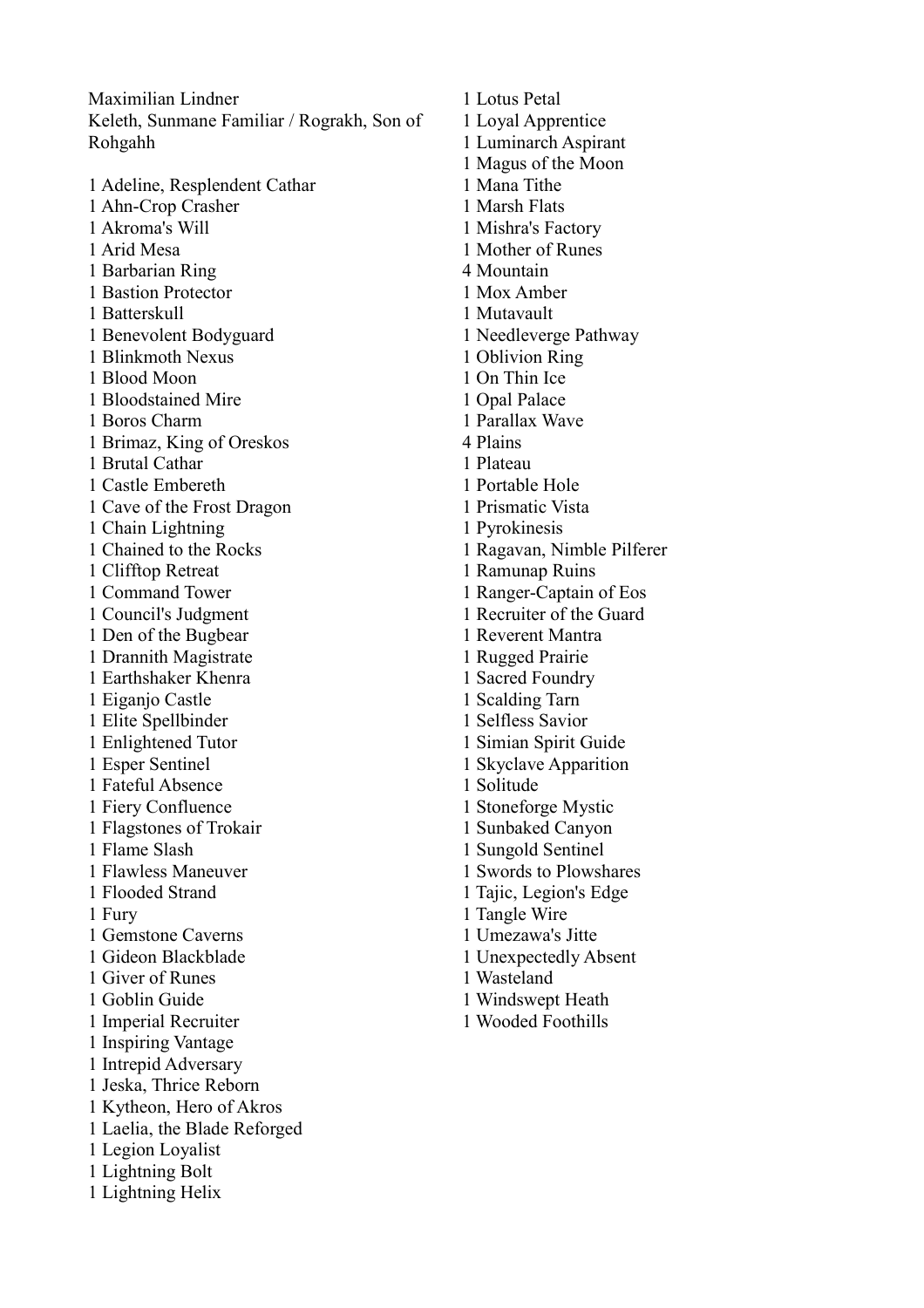| Jan Tekülve                                                   | 1 On Thin Ice               |  |  |
|---------------------------------------------------------------|-----------------------------|--|--|
| Tevesh Szat, Doom of Fools / Tymna the Weaver 1 Parallax Wave |                             |  |  |
|                                                               | 1 Phyrexian Tower           |  |  |
| 1 Arid Mesa                                                   | 1 Polluted Delta            |  |  |
| 1 Bitterblossom                                               | 1 Prismatic Vista           |  |  |
| 1 Bloodsoaked Champion                                        | 1 Raise the Alarm           |  |  |
| 1 Bloodstained Mire                                           | 1 Rite of Oblivion          |  |  |
| 1 Bone Shards                                                 | 1 Scrubland                 |  |  |
| 1 Cabal Therapy                                               | 1 Selfless Spirit           |  |  |
| 1 Carrier Thrall                                              | 1 Shambling Ghast           |  |  |
| 1 Carrion Feeder                                              | 1 Shambling Vent            |  |  |
| 1 Caves of Koilos                                             | 1 Shattered Sanctum         |  |  |
| 1 Collective Brutality                                        | 1 Silent Clearing           |  |  |
| 1 Command Tower                                               | 1 Skullclamp                |  |  |
| 1 Concealed Courtyard                                         | 1 Smuggler's Copter         |  |  |
| 1 Conclave Tribunal                                           | 8 Snow-Covered Plains       |  |  |
| 1 Contamination                                               | 9 Snow-Covered Swamp        |  |  |
| 1 Council's Judgment                                          | 1 Solitude                  |  |  |
| 1 Curse of Silence                                            | 1 Sorin, Lord of Innistrad  |  |  |
| 1 Damn                                                        | 1 Steelshaper's Gift        |  |  |
| 1 Dark Ritual                                                 | 1 Stoneforge Mystic         |  |  |
| 1 Demonic Tutor                                               | 1 Swords to Plowshares      |  |  |
| 1 Dismember                                                   | 1 The Meathook Massacre     |  |  |
| 1 Divine Visitation                                           | 1 The Wandering Emperor     |  |  |
| 1 Doomed Traveler                                             | 1 Thoughtseize              |  |  |
| 1 Drannith Magistrate                                         | 1 Tidehollow Sculler        |  |  |
| 1 Dread Fugue                                                 | 1 Tithe Taker               |  |  |
| 1 Duress                                                      | 1 Umezawa's Jitte           |  |  |
| 1 Enlightened Tutor                                           | 1 Usher of the Fallen       |  |  |
| 1 Fatal Push                                                  | 1 Verdant Catacombs         |  |  |
| 1 Flooded Strand                                              | 1 Viscera Seer              |  |  |
| 1 Garrison Cat                                                | 1 Wasteland                 |  |  |
| 1 Gather the Townsfolk                                        | 1 Windswept Heath           |  |  |
| 1 Go for the Throat                                           | 1 Yawgmoth, Thran Physician |  |  |
| 1 Godless Shrine                                              |                             |  |  |
| 1 Grave Pact                                                  |                             |  |  |
| 1 Hangarback Walker                                           |                             |  |  |
| 1 Hive of the Eye Tyrant                                      |                             |  |  |
| 1 Hunted Witness                                              |                             |  |  |
| 1 Hymn to Tourach                                             |                             |  |  |
| 1 Inquisition of Kozilek                                      |                             |  |  |
| 1 Isolated Chapel                                             |                             |  |  |
| 1 Kaya's Guile                                                |                             |  |  |
| 1 Kitesail Freebooter                                         |                             |  |  |
| 1 Lazotep Reaver                                              |                             |  |  |
| 1 Legion's Landing                                            |                             |  |  |
| 1 Lingering Souls                                             |                             |  |  |
| 1 Lion Sash                                                   |                             |  |  |
| 1 Mana Tithe                                                  |                             |  |  |
| 1 Marsh Flats                                                 |                             |  |  |
| 1 Mesmeric Fiend                                              |                             |  |  |
|                                                               |                             |  |  |

1 Nested Shambler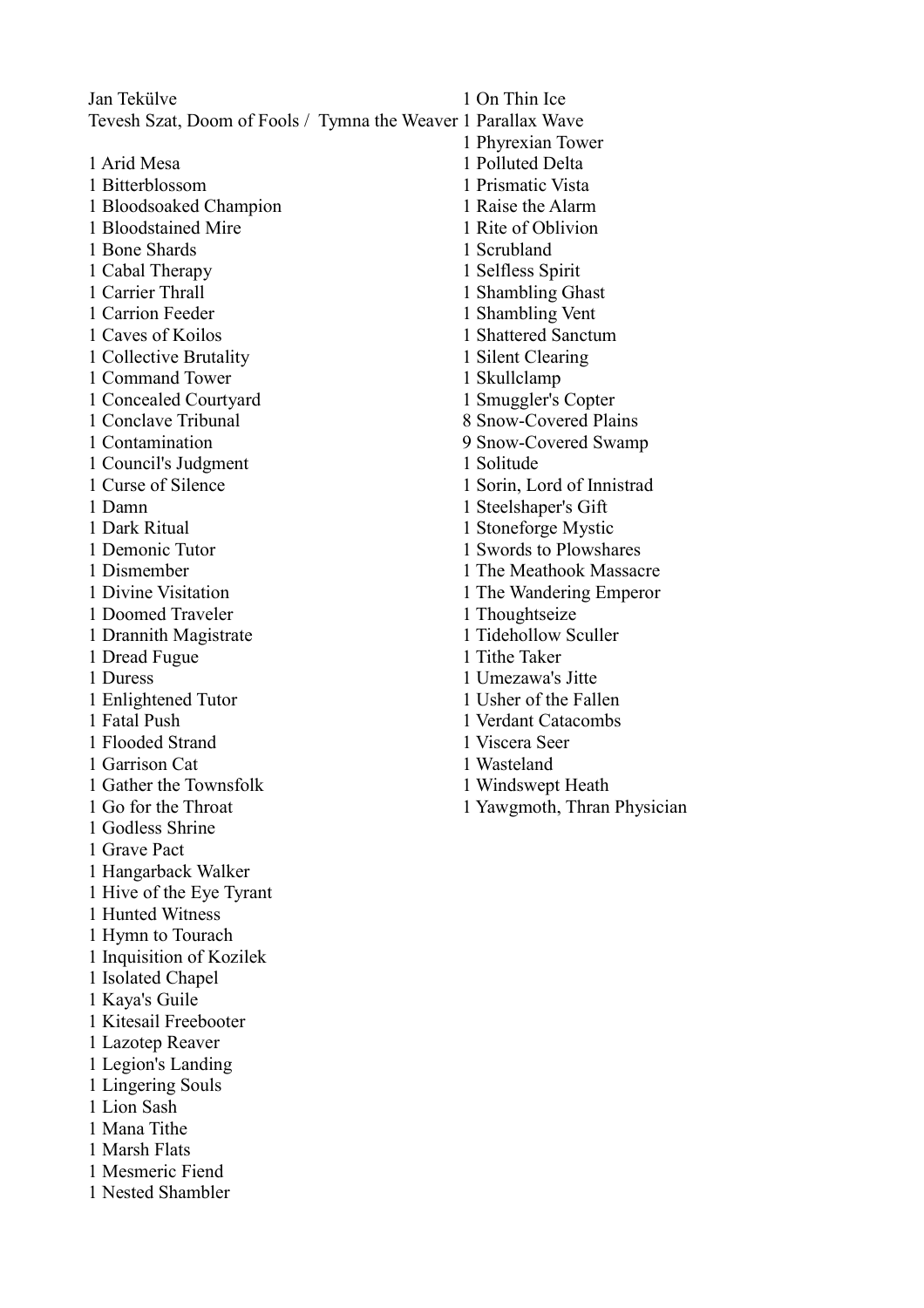## Alexander Löffler

1 Rograkh, Son of Rohgahh 1 Tevesh Szat, Doom of Fools 1 Daretti, Ingenious Iconoclast 1 Diabolic Intent 1 Liliana, the Last Hope 1 Ugin, the Spirit Dragon 1 Dauthi Voidwalker 1 Gatekeeper of Malakir 1 Kroxa, Titan of Death's Hunger 1 Loyal Apprentice 1 Tourach, Dread Cantor 1 Valki, God of Lies // Tibalt, Cosmic Impostor 1 Murderous Rider // Swift End 1 Blood Crypt 1 Opposition Agent 1 Plague Engineer 1 Plaguecrafter 1 Sedgemoor Witch 1 Bloodvial Purveyor 1 Desecration Demon 1 Grief 1 Henrika Domnathi // Henrika, 1 Prismatic Vista Infernal Seer 1 Kalitas, Traitor of Ghet 1 Phyrexian Obliterator 1 Shriekmaw 1 Mox Amber 1 Executioner's Capsule 1 Nihil Spellbomb 1 Skullclamp 1 Arcane Signet 1 Rakdos Signet 1 Talisman of Indulgence 1 Cling to Dust 1 Culling the Weak 1 Dark Ritual 1 Defile 1 Disfigure 1 Fatal Push 1 Heartless Act 1 Liliana's Triumph 1 Sudden Edict 1 Kolaghan's Command 1 Baleful Mastery 1 Hagra Mauling // Hagra Broodpit 1 Carnival // Carnage 1 Contagion 1 Bedeck // Bedazzle 1 Bloodchief's Thirst 1 Duress 1 Innocent Blood 1 Inquisition of Kozilek

1 Mind Twist 1 Thoughtseize 1 Chainer's Edict 1 Collective Brutality 1 Demonic Tutor 1 Hymn to Tourach 1 Toxic Deluge 1 Damnation 1 Bitterblossom 1 The Meathook Massacre 1 Blood Moon 1 Contamination 1 Badlands 1 Bloodstained Mire 1 Cabal Coffers 1 Lavaclaw Reaches 1 Marsh Flats 1 Mountain 1 Phyrexian Tower 1 Polluted Delta 1 Smoldering Marsh 24 Swamp 1 Urborg, Tomb of Yawgmoth 1 Verdant Catacombs 1 Wasteland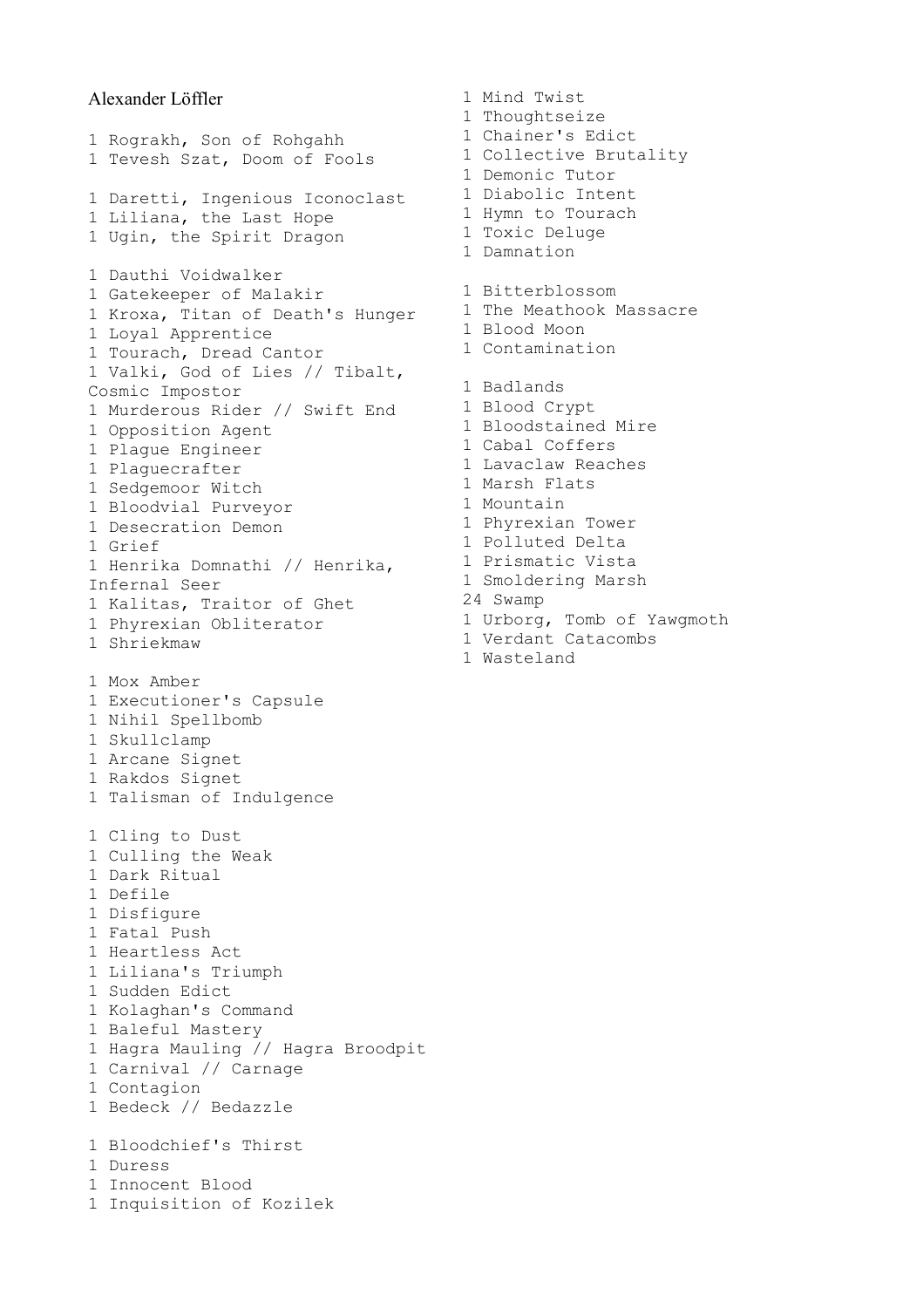Dennis Kehl 1 Gallia of the Endless Dance 1 Abrade 1 Ahn-Crop Crasher 1 Akoum Hellhound 1 Anax, Hardened in the Forge 1 Arid Mesa 1 Atarka's Command 1 Bloodstained Mire 1 Blossoming Defense 1 Brushfire Elemental 1 Burning-Tree Emissary 1 Castle Embereth 1 Chain Lightning 1 Command Tower 1 Cragcrown Pathway // Timbercrown Pathway 1 Den of the Bugbear 1 Domri, Anarch of Bolas 1 Dryad Arbor 1 Earthshaker Khenra 1 Elvish Spirit Guide 1 Embercleave 1 Experiment One 1 Falkenrath Gorger 1 Falkenrath Pit Fighter 1 Fiery Confluence 1 Firedrinker Satyr 1 Fire-Lit Thicket 1 Flame Slash 1 Flinthoof Boar 1 Fury 1 Ghor-Clan Rampager 1 Goblin Cratermaker 1 Goblin Guide 1 Green Sun's Zenith 1 Grim Lavamancer 1 Gruul Spellbreaker 1 Hellrider 1 Hexdrinker 1 Icehide Golem 1 Incinerate 1 Kari Zev, Skyship Raider 1 Kari Zev's Expertise 1 Karplusan Forest 1 Kessig Prowler // Sinuous Predator 1 Kird Ape 1 Klothys, God of Destiny 1 Laelia, the Blade Reforged 1 Legion Warboss 1 Lightning Bolt 1 Lotus Petal

1 Loyal Apprentice 1 Misty Rainforest 1 Monastery Swiftspear 1 Mutagenic Growth 1 Mutavault 1 Narnam Renegade 1 Okina, Temple to the Grandfathers 1 Onslaught 1 Pelt Collector 1 Prismatic Vista 1 Pyrokinesis 1 Questing Beast 1 Ragavan, Nimble Pilferer 1 Ramunap Ruins 1 Rancor 1 Reckless Stormseeker // Storm-Charged Slasher 1 Rootbound Crag 1 Savage Swipe 1 Scalding Tarn 1 Scavenging Ooze 1 Searing Spear 1 Shatterskull Smashing // Shatterskull, the Hammer Pass 1 Simian Spirit Guide 1 Skyshroud Elite 1 Smuggler's Copter 1 Snakeskin Veil 5 Snow-Covered Forest 6 Snow-Covered Mountain 1 Stomping Ground 1 Taiga 1 Tarmogoyf 1 Territorial Hellkite 1 Verdant Catacombs 1 Voltaic Brawler 1 Wasteland 1 Wild Nacatl 1 Windswept Heath 1 Wooded Foothills 1 Yavimaya, Cradle of Growth 1 Zhur-Taa Goblin 1 Zurgo Bellstriker